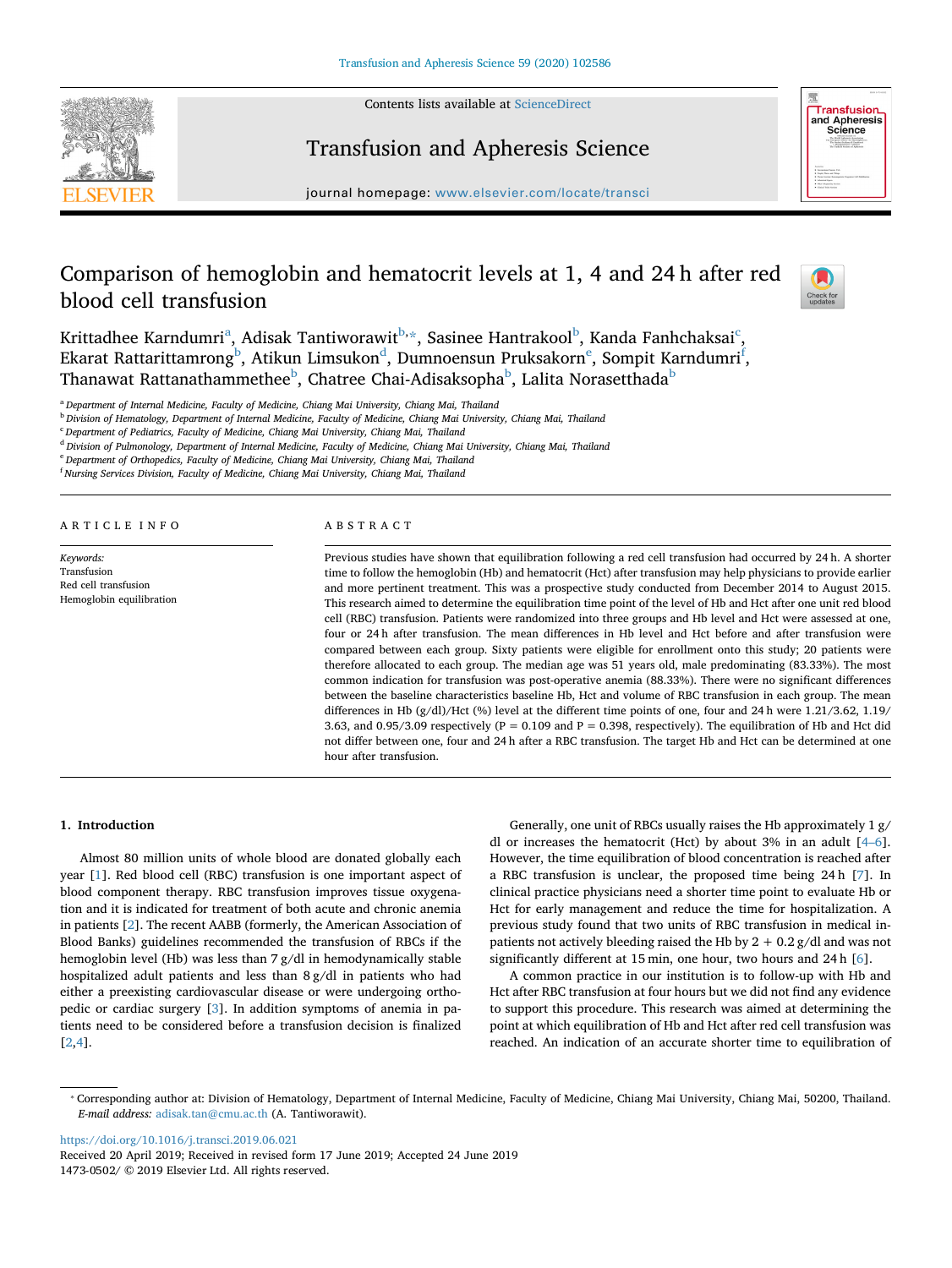Hb and Hct after transfusion may help physicians to provide earlier or adjunctive treatment and lead to a better outcome for patients.

## **2. Materials and methods**

This was a prospective study conducted at Chiang Mai University Hospital. The inclusion criteria were inpatients of more than 15 years of age who received one unit of RBC. Exclusion criteria were patients with uncontrolled bleeding or active hemolysis, patients who had RBC alloantibodies, patients at risk of excess blood loss such as those with hemophilia, patients with coagulopathy or thrombocytopenia. Informed consents were completed by all patients before enrollment. This study was approved by the Human Research Ethics Committee of Faculty of Medicine, Chiang Mai University (study code MED-2557- 02543).

Baseline characteristics were recorded in eligible patients. These characteristics were used to create three random groups by block randomization. Hb level and Hct were ascertained in the three groups at one, four or 24 h after RBC transfusion. The number required in the population for statistical viability was calculated using a matched pair method from a previous study [[6](#page-3-3)], a two-sample paired-means test base. After calculation for an  $\alpha$  error of 0.05, a power of the test of 80%, and a standard error of 0.15 the sample population needed to be 20 patients in each group.

The baseline characteristics of patients were collected before RBC transfusion. These included age, sex, height, body weight, body surface area, body mass index, blood group, Hb, Hct, creatinine clearance, and indication for transfusion. Factors were also collected that might affect Hb levels after RBC transfusion including intravenous fluid administration, diuretic use, fever during transfusion periods, history of congestive heart failure, and transfusion volume. All blood samples were analyzed using the central laboratory machine of Chiang Mai University Hospital (LH780, Unicel DXH800, ADVIR 2120 and ADVIR 2120i).

The red cell donor units in our study were all non-leukocyte depleted, non-irradiated pack red cell units. The mean volume of each unit was 260 (180–340) ml. from 450 ml. whole blood collection. The mean red blood cell content measured by hematocrit was 68% and the median age was 14 days. These parameters of the red cell donor units were comparable in each study group.

Descriptive analysis was used to present patient characteristics and laboratory values. Categorical variables were reported as frequencies. Continuous variables with normal distribution were reported as mean ± SD while non-normally distributed variables were reported as medians.

A Chi-square test was used for comparison of baseline characteristics that were nominal variables. A one-way ANOVA test and a Mann Whitney U test were used for analysis of continuous variables between groups. A repeated measure ANOVA was used to compare pre- and posttransfusion data in each group. Statistical significance was accepted if the P-value was less than 0.05. SPSS version 17.0 was used in this study.

## **3. Results**

Sixty patients were enrolled from December 2014 to August 2015. The median age was 51 years with 50 male patients (83.33%). The most frequent indication for transfusion was post-operative anemia in 53 patients (88.33%) who had undergone total knee arthroplasty and the median transfusion volume was 260 ml. The median Hb and Hct before transfusion were 8.6 gm/dl (range 5.8–11 g m/dl) and 26.5% (range 17.0–33.4%), respectively.

There were 20 patients in each of the 3 groups. The 3 groups, 1, 2 and 3, denoted one, four and 24 h after transfusion for follow-up of Hb and Hct. The baseline Hb (g/dl) /Hct (%) in Groups 1, 2, and 3 were comparable at 8.60/26.65, 8.50/26.30, and 8.60/26.05 respectively. These were no other significant differences between baseline characteristics in the three groups [\(Table 1\)](#page-1-0).

#### <span id="page-1-0"></span>**Table 1**

Baseline characteristics of study population. Groups 1–3 defined by time of assessment of hemoglobin and hematocrit at one, four and 24 h after a transfusion of 1 unit of RBC.

|                                                             | Group 1<br>$N = 20$ | Group 2<br>$N = 20$ | Group 3<br>$N = 20$ | p.<br>Value* |
|-------------------------------------------------------------|---------------------|---------------------|---------------------|--------------|
| Age (year)                                                  |                     |                     |                     |              |
| Median                                                      | 51                  | 49                  | 53.5                | 0.950        |
| Min-max                                                     | $15 - 90$           | $17 - 85$           | $17 - 90$           |              |
| Male $(\%)$                                                 | 18 (90)             | 16 (80)             | 16 (80)             | 0.750        |
| Weight (kg)                                                 |                     |                     |                     |              |
| Median                                                      | 55.00               | 60.00               | 62.50               | 0.476        |
| Min-Max                                                     | $45 - 80$           | $40 - 82$           | $45 - 75$           |              |
| Body Surface Area (m <sup>2</sup> )                         |                     |                     |                     |              |
| Median                                                      | 1.59                | 1.65                | 1.69                | 0.635        |
| Min-max                                                     | 1.37-1.89           | 1.03-1.88           | $1.41 - 1.88$       |              |
| Cr Clearance (ml/min/<br>$1.73 \text{ m}^2$                 |                     |                     |                     |              |
| Median                                                      | 97.50               | 111.50              | 104.50              | 0.950        |
| Min-Max                                                     | 25–161              | 10-147              | 35–147              |              |
| Volume of Blood                                             |                     |                     |                     |              |
| Transfusion (ml)                                            |                     |                     |                     |              |
| Median                                                      | 260.00              | 262.50              | 257.50              | 0.638        |
| Min-Max                                                     | 200-300             | 180-290             | 220-340             |              |
| Indication of Transfusion<br>(Post-Operative<br>Anemia) (%) | 17 (85)             | 20 (100)            | 16 (80)             | 0.194        |
| History of Congestive<br>Heart Failure (%)                  | 1(5)                | 0(0)                | 1 (5)               | 1.000        |
| Diuretic Using (%)                                          | 2(10)               | 1(5)                | 4(20)               | 0.480        |
| Fever Near Transfusion<br>(%)                               | 7(35)               | 5(20)               | 8(40)               | 0.693        |
| Intravenous Fluid More                                      | 12 (60)             | 10 (50)             | 10 (50)             | 0.849        |
| Than 50% Total Body<br>Volume (%)                           |                     |                     |                     |              |
| Blood Group (%)                                             |                     |                     |                     |              |
| A                                                           | 3(15)               | 6 (30)              | 3(15)               | 0.477        |
| B                                                           | 6(30)               | 2(10)               | 5(25)               |              |
| AB                                                          | 0(0)                | 0(0)                | 1(5)                |              |
| $\Omega$                                                    | 11 (55)             | 12 (60)             | 11 (55)             |              |
| Baseline Hemoglobin (g/<br>d1)                              |                     |                     |                     |              |
| Median                                                      | 8.60                | 8.50                | 8.60                | 0.553        |
| Min-Max                                                     | 5.80–11.00          | 6.30-9.50           | 7.20–10.80          |              |
| Baseline Hematocrit (%)                                     |                     |                     |                     |              |
| Median                                                      | 26.65               | 26.30               | 27.05               | 0.570        |
| Min-Max                                                     | 17.90-33.40         | 18.70-29.10         | 22.20-32.60         |              |

The overall mean increase in Hb and Hct after transfusion of one unit of RBC were 1.12 g/dl and 3.44% respectively. The mean increase in Hb (g/dl) /Hct (%) were 1.21/3.62 in Group 1, 1.19/3.63 in Group 2, and 0.95/3.09 in Group 3, respectively. There were no significant differences in the changes in Hb levels and Hct between the three groups ([Figs. 1 and 2\)](#page-2-2),  $(P = 0.109$  and 0.398, respectively).

### **4. Discussion and conclusion**

This study aimed to compare differences in Hb and Hct before and after one unit of RBC transfusion at various times. The results showed no significant difference in values of Hb and Hct at one, four and 24 h after the transfusion. Therefore, assessment of Hb and Hct at one hour after transfusion can indicate the equilibrium status of blood volume just as effectively as at 24 h.

This study differed to previous studies in that the design involved the randomization of patients with similar baseline characteristics into 3 groups. The previous studies were cohort studies in which Hb and Hct were followed in each patient at the different time points after transfusion  $[6,8-10]$  $[6,8-10]$  $[6,8-10]$ . To the contrary in this study the patients were only examined for Hb and Hct at one time after transfusion. The baseline characteristics, including variables that could disturb the equilibration of blood concentration such as body weight, body surface area, renal function, diuretic use and volume of transfusion, were similar between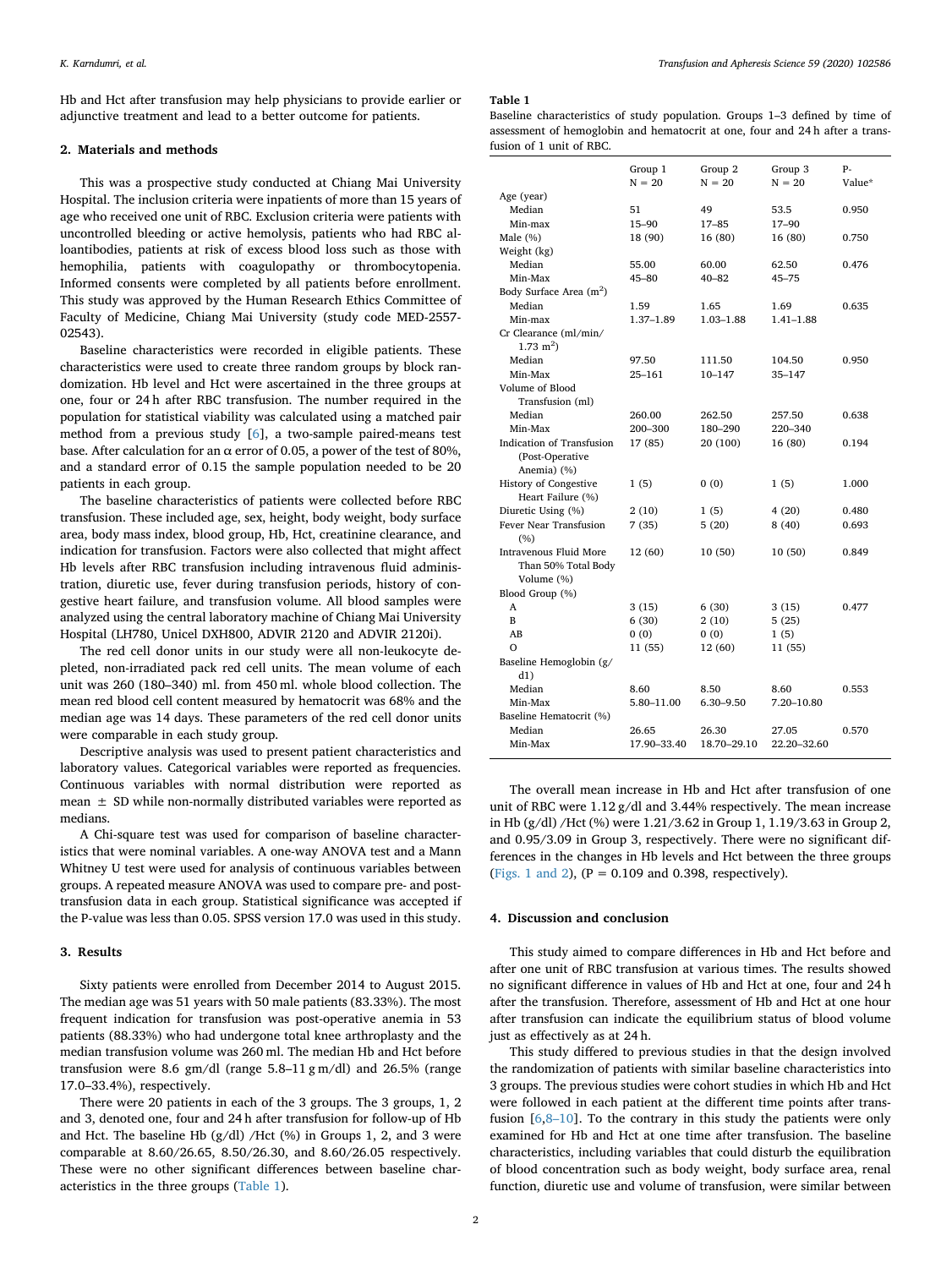<span id="page-2-2"></span>

**Fig. 1.** Graph presenting difference and distribution in hemoglobin (Hb) before and after transfusion of one unit of packed red cells in the study population divided by the length of time after transfusion. The blue graph box represents baseline Hb and the red graph box represents Hb after transfusion. The graph box indicates the distribution of data ranging from the 25th to 75th percentile with an internal line showing the median value, while the external line shows the upper and lower adjacent values respectively, the data extraneous to that of the major population. (For interpretation of the references to colour in this figure legend, the reader is referred to the web version of this article.)



**Fig. 2.** Graph box presenting difference and distribution of hematocrit (Hct) before and after transfusion of one unit of packed red cells in study population divided by the length of time after transfusion. The blue graph box represents baseline Hct and the red graph box represents Hct after transfusion. The graph box indicates the distribution of data from the 25th to 75th percentile with the internal line showing the median value, while the external line shows the upper and lower adjacent values respectively, the data extraneous to that of the major population. (For interpretation of the references to colour in this figure legend, the reader is referred to the web version of this article.)

groups.

In this study, all populations were Asian and the majority were middle aged male patients with post-operative anemia. However, the results were similar to previous studies carried out in different ethnic groups [\[6,](#page-3-3)[8–10](#page-3-4)]. One study that was conducted in the United States included 39 anemic patients with an average age of 50 years; again there was a male predominance although it was markedly less. In that study each patient had a blood examination for Hb and Hct after two units of RBC transfusion at four time points (15 min, one hour, two hours and 24 h). The result showed no significant differences between time points [[6](#page-3-3)]. Another study from Spain reported that they enrolled 32 patients, primarily male, with an average age of 60 years, predominantly with acute anemia from controlled gastrointestinal hemorrhage. Each patient was examined by blood test after a transfusion of two units of RBC at five time points (15 min, 30 min, one hour, two hours, and 24 h). The results again showed no significant differences between time points [\[8\]](#page-3-4). These two studies also showed that age, sex, weight, body surface area and creatinine clearance did not affect the time of Hb and Hct equilibration after RBC transfusion [[6](#page-3-3),[8\]](#page-3-4). Two studies in neonates also showed no differences in Hct at one and six hours [\[9\]](#page-3-5) as well as 15 min and six hours [[10\]](#page-3-6) after 10 ml/kg RBC transfusion. To sum up, data from this study and previously mentioned studies [[6](#page-3-3),[8–10\]](#page-3-4) supported the concept of monitoring Hb and Hct within one hour of transfusion to assess the need for further intervention.

Conversely, some studies revealed conflicting data [\[10](#page-3-6)[,11](#page-3-7)]. A crosssectional study conducted in Bangladesh included 100 patients with a mean age of 24 years and showed a statistically significant difference in the mean increase of Hb at six hours  $(0.39 \text{ g}/\text{dl})$  and 24 h  $(1.14 \text{ g}/\text{dl})$ after transfusion [[11\]](#page-3-7). However that study used one unit of fresh whole blood as therapy instead of RBC as did some other studies and this may well influence the results as the whole blood would contain plasma which would affect volume distribution in the body [[6](#page-3-3)[,8–10\]](#page-3-4). Another study in 40 neonates and young infants demonstrated that packed cell volume (PCV) at one-hour post transfusion was similar to that at sixhours but was significantly different from that at 12, and 24-h. The results also showed that Hct equilibration had occurred at 12 h after RBC transfusion [\[12](#page-3-8)]. The differences in age as well as causes of anemia and concurrent treatment may explain the variation in results among these trials.

There were some limitations, this study was not designed to follow the Hb and Hct at the different time points in the same patient. However, the baseline characteristics and confounding factors that might affect the results were not significantly different between groups. A further limitation is that the sample size in our study was small and in a future study the number of patients would be increased. In addition, other factors which were not assessed as a continuous variable could have had an impact on the outcomes, including volume of other fluids both intravenously and oral route, and assessment of blood volume of each patient. Another limitation was that the majority of the patients in this study were male with anemia from post-orthopedic surgery. Further studies could consider enrolling patients with various causes of anemia and also a larger sample size would give weight to the statistical significance and determine the concordance of the results.

In conclusion, the Hb level and Hct after transfusion of a unit of RBC were similar at one, four and 24 h indicating that equilibration of blood concentration was achieved by this time point.

## **Authorship contributions**

K.K. collected and analyzed the data, and wrote the manuscript. A.T. designed the research, obtained the research grant, analyzed the data, and revised the manuscript. E.R. and K.F. wrote and revised the manuscript. S.H. wrote and revised the manuscript and gave critical comments. S.K. performed blood tests on the patients. A.L., D.P., T.R., C.C., and L.N. revised the manuscript. All authors approved final version of the manuscript.

## **Acknowledgement**

This study was carried out with the aid of a grant from the Faculty of Medicine, Chiang Mai University.

#### **References**

- <span id="page-2-0"></span>[1] Takei T, Amin NA, Schmid G, Dhingra-Kumar N, Rugg D. Progress in global blood safety for HIV. J Acquir Immune Defic Syndr 2009;52(Suppl. 2):S127-31. [https://](https://doi.org/10.1097/QAI.0b013e3181baf0ac) [doi.org/10.1097/QAI.0b013e3181baf0ac.](https://doi.org/10.1097/QAI.0b013e3181baf0ac)
- <span id="page-2-1"></span>[2] [Sharma S, Sharma P, Tyler LN. Transfusion of blood and blood products: indications](http://refhub.elsevier.com/S1473-0502(19)30117-X/sbref0010)